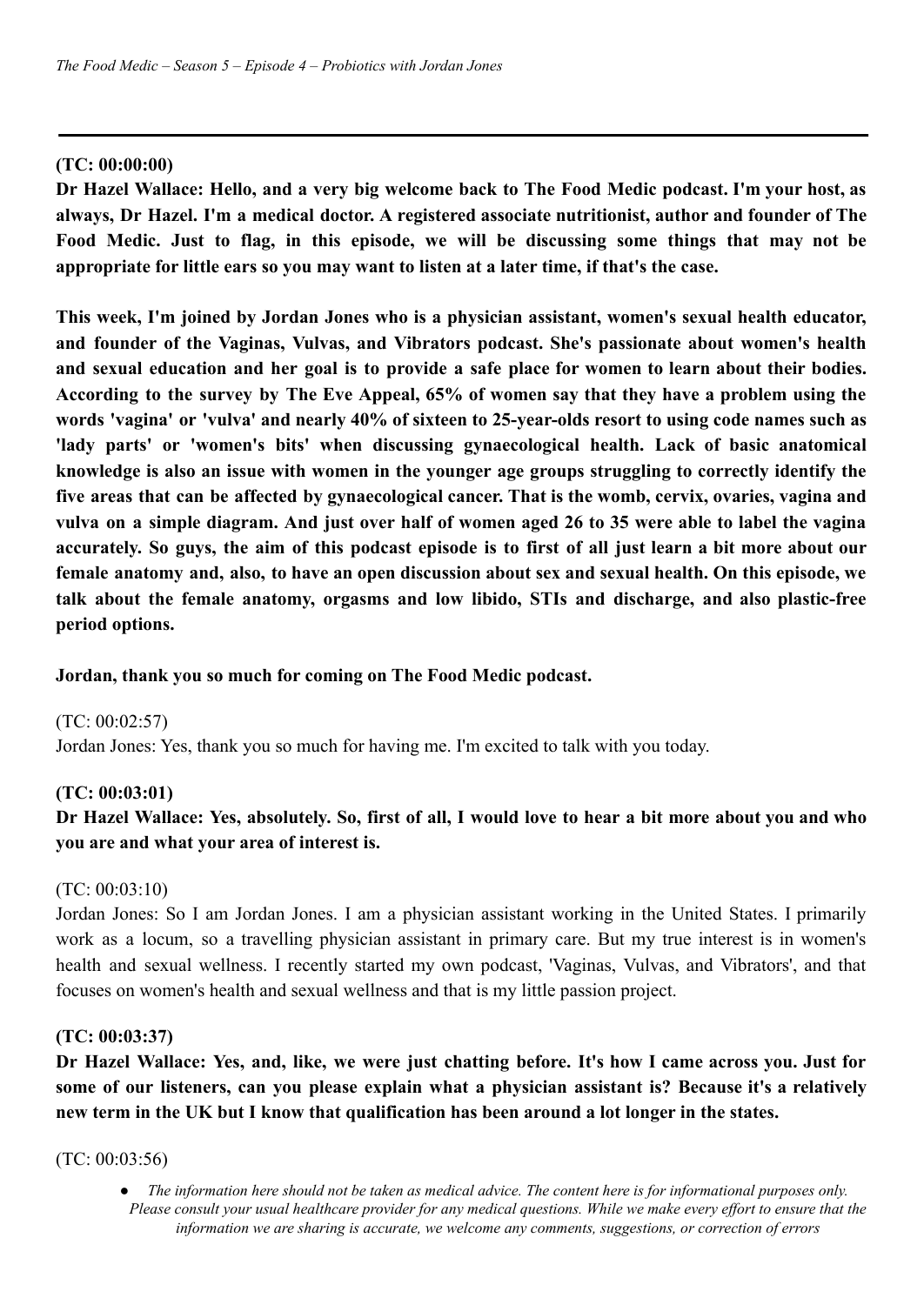Jordan Jones: That is a good question. So a physician assistant is somebody who is licensed to prescribe and treat medical conditions. We are not doctors. I function underneath a medical doctor but I am autonomous and, kind of, work on my own to care for my patients.

# **(TC: 00:04:15)**

Dr Hazel Wallace: Great, cool. Just so we have that covered off because I know I'm, like, pre-empting the questions. But I know one of my friends, who I went to uni with, actually went on to study to be a physician assistant so I had a bit of insight into that. So, let's just jump right in. One of your first **episodes on your podcast is about female anatomy, reproductive anatomy. And just, kind of, going** through all the different parts of the genitalia but using your hands to describe it. And I found this really, like, creative and insightful and I was like, I mean, it's a really great way for listeners who aren't able to physically see you but to be able to have that step-along process. So, let's start there if **you don't mind giving us another run-through.**

# (TC: 00:05:01)

Jordan Jones: Absolutely. So, female anatomy is something that I think a lot of people aren't really taught about in school. We learn a lot about male anatomy. I don't know how the education system is in the UK but female anatomy is, kind of, forgotten about. So, the way I like to describe it to my listeners and to my patients, I have them make a peace sign. So if you want to make a peace sign (talking over each other 05.23).

# **(TC: 00:05:24)**

# **Dr Hazel Wallace: I'm making a peace sign now.**

## (TC: 00:05:26)

Jordan Jones: Okay, slip your thumb through it and then flip it upside down and that is, kind of, the general overview of what a vulva looks like. So, if you look at this, at the top or the back of your hand is, that's, kind of, your mons pubis or the fatty tissue where there's pubic hair. Below that is your vulva. And your vulva and your vagina are not the same thing. There's a huge misconception with that. Your vulva is the external anatomy. So that includes your labia, your inner and outer labia. So your fingers, your pointer, and your middle finger, are going to be your outer labia. Inside of those, are going to be your inner labia. And then your thumb is your clitoris. And your clitoris, you only see a little bit there but if you take a look from the side, that clitoris, kind of, runs deeper into your body. And it's actually shaped like a wishbone and can be stimulated through the vaginal canal and even the anal canal. Then below your clitoris is your urethra and then, below that, is going to be your vaginal entrance and that is where your vagina is.

## **(TC: 00:06:39)**

**Dr Hazel Wallace: Amazing. Thank you for that description. I think it's also just, for me, really refreshing to hear you use correct terms and I like that, kind of, qualification between vulva and** vagina because I think we just often use the word 'vagina' to describe anything that, kind of, resides down there which is really important to decipher between. And, also, I do agree. Like, at schools, we **brush over these things and I think there's still such a taboo about talking about anatomy and the reproductive system and sex and sexual health and periods and anything that's largely due to the female reproductive system. So, for me, this conversation was really important to have. Also, from a**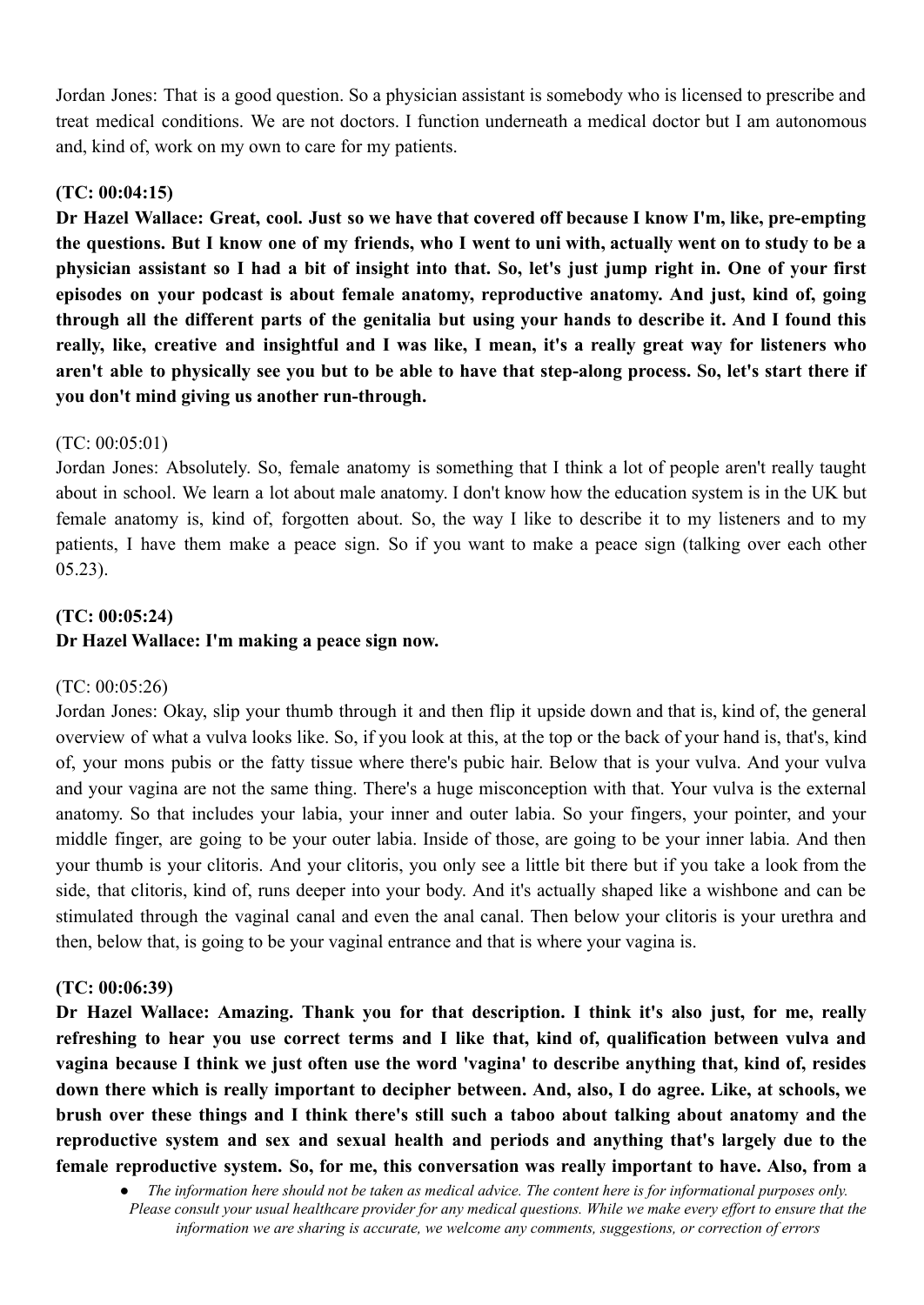**health perspective because if we don't feel comfortable talking about our body parts, then we're not going to be comfortable seeking help when we need to.**

(TC: 00:07:35) Jordan Jones: Absolutely.

## **(TC: 00:07:36)**

Dr Hazel Wallace: Okay, so, I did put out a question box on Instagram before I knew that we were recording this podcast because it's a little bit more left field to the content that I usually put out and I **was interested to see what questions people had. And, oh my gosh, there were so many questions. So** I'm just going to dive right in and one question that kept coming up was, well, a series of questions around the concept of an orgasm. First and foremost, what actually is an orgasm? And why is it so **difficult for women to achieve orgasm, especially through penetrative sex alone? And then a couple of** other people were saving that they've just never been able to reach orgasm. And I know you did a **podcast on this already so let's just start the conversation there.**

#### $(TC: 00.08.25)$

Jordan Jones: Okay, so, an orgasm, by definition, is a feeling of intense, physical pleasure and release of tension that is accompanied by involuntary rhythmic contractions of the pelvic floor muscles. So that's the generic definition. There are a lot of different theories about what is an orgasm. The model that I follow is the four different phases. You have your libido, your arousal, your climax, and resolution. And a lot of women have a hard time orgasming because 80% of women need clitoral stimulation to achieve orgasm. So penetrative sex alone is not going to result in orgasm for most women. There are other things that can be going on that affect your ability to orgasm. So medication is one of those. If you're a smoker, that decreases blood flow to your genitalia so that can affect your ability to orgasm. Birth control pills can also affect that. And a lot of different chronic diseases can have an effect on your ability to orgasm, too, if you have a nerve disorder or like a neuropathy of some sort. There's a lot of things that can be going on that affect your ability to orgasm.

## **(TC: 00:09:40)**

**Dr Hazel Wallace: Okay, and so for women who are struggling, you did mention that, you know, for** majority of people, penetrative sex alone for women isn't going to be enough. And so I guess thinking **about ways that we can overcome that. Obviously, let's just say we've ruled out any medical issues** (TC 00:10:00), we've looked at medications and all of that and so we know everything is a-okay. What are some of the things that people can try and test at home or, like, within their sex life that may be **able to help them, kind of, improve this or even try to get to the bottom of it?**

#### (TC: 00:10:17)

Jordan Jones: Yes, so foreplay, I think, is really, really, really important for a lot of women. And focusing on clitoral stimulation, other types of stimulation that feel good prior to penetrative sex. And maybe having that orgasm prior to penetration, that would be one of the big things that I would probably recommend.

#### **(TC: 00:10:38)**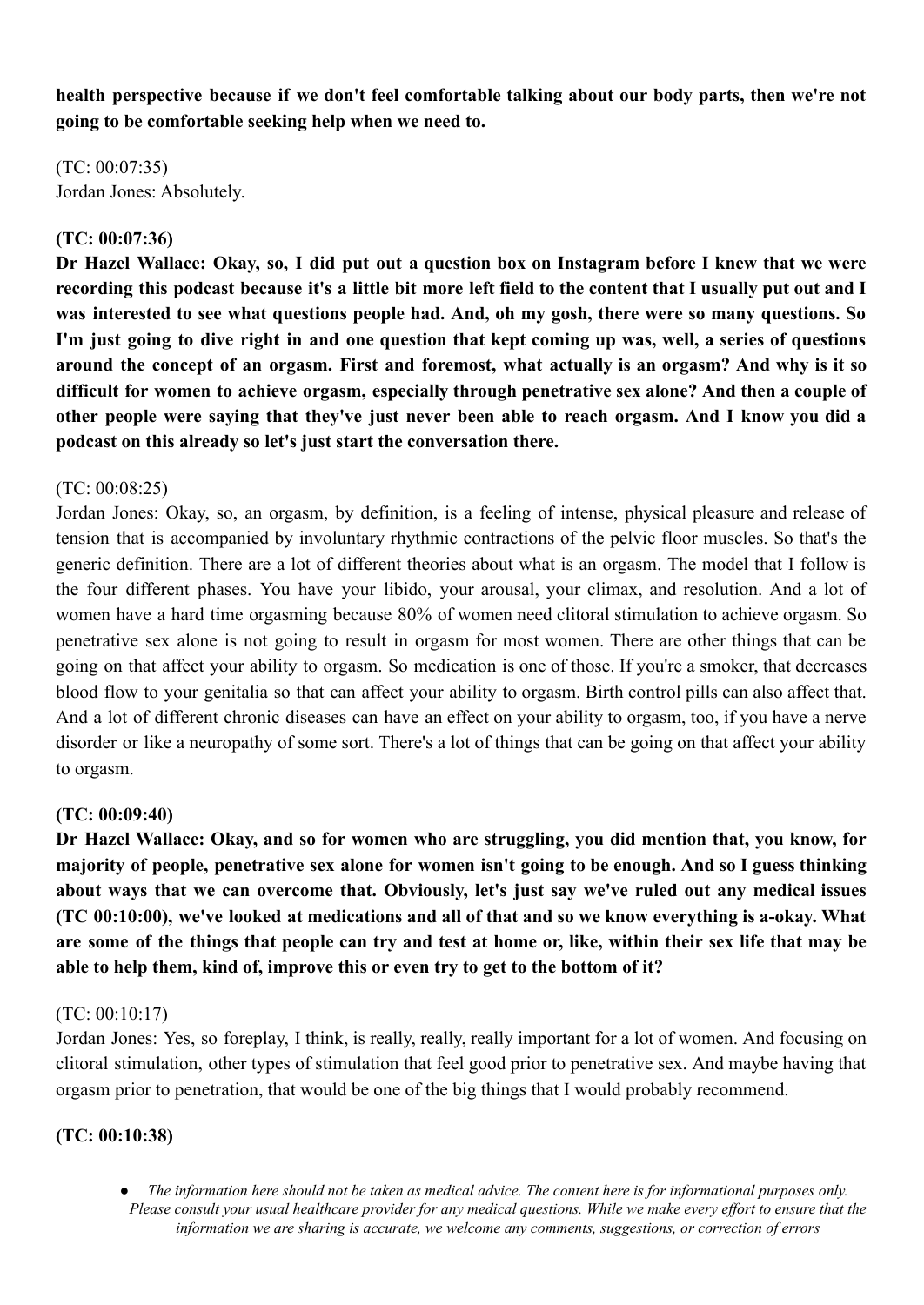Dr Hazel Wallace: Yes, and I guess for women, figuring out what works for them as well is super **individual. And prior to even getting into a relationship with another person, like, figuring out what works for you is also really healthy and natural and something we should be encouraging.**

# (TC: 00:10:56)

Jordan Jones: Absolutely, and using toys whether it's alone or with a partner, you know, the toys can be very helpful for getting that clitoral stimulation as well. And finding out what you like and don't like.

# **(TC: 00:11:08)**

**Dr Hazel Wallace: Absolutely. (Advert plays 11:08-11:39) And, I mean, you mentioned when it comes** to our libido, there are lots of things that can be affected and it might be because we've got a certain **underlying health condition or medication. But also, it's hugely psychological and there are lots of** other things going down. One listener sent in a question to say, 'Why am I not interested in sex **anymore? And is it normal in a relationship for it to fizzle out? What can I do?'**

# (TC: 00:12:07)

Jordan Jones: Yes, so that is a good question and I think it varies from every individual why they're not interested in sex. There's a lot of things that go into it such as, like, their chronic disease, anxiety, depression. Thyroid dysfunction can affect your libido. Medications. But, ultimately, stress can affect your libido. Your menstrual cycle. So you may notice during different times of your menstrual cycle, you are more interested or less interested in sex, as well, or intercourse. And I would say it is pretty normal in a relationship to ebb and flow. And sometimes things are going to be really great. Other times, they're not. And communication is really, really important when it comes to a relationship and talking to them about what you like, what you don't like, what's going on right now. And I would strongly encourage a sex therapist for everybody. I think that is a wonderful resource. Do you have those in the UK?

# **(TC: 00:13:07)**

**Dr Hazel Wallace: We do. We've got psychologists who specialise in sex therapy but it's not really something that's widely available, especially, kind of, under our-, so we've got a national healthcare** system. I don't think that it would be available via NHS. So it would be private healthcare if someone was willing to pay money. But, I guess, if it was massively compromising your relationship, it is worth **the investment.**

(TC: 00:13:33) Jordan Jones: Absolutely.

# **(TC: 00:13:34)**

**Dr Hazel Wallace: So it's really, kind of, just looking at your lifestyle and whether there's stress involved, communicating with your partner, and seeing it from there. But, I guess, like you said, it's going to be normal that things are going to change throughout a relationship and you won't feel as amped up as you were in the beginning.**

(TC: 00:13:53)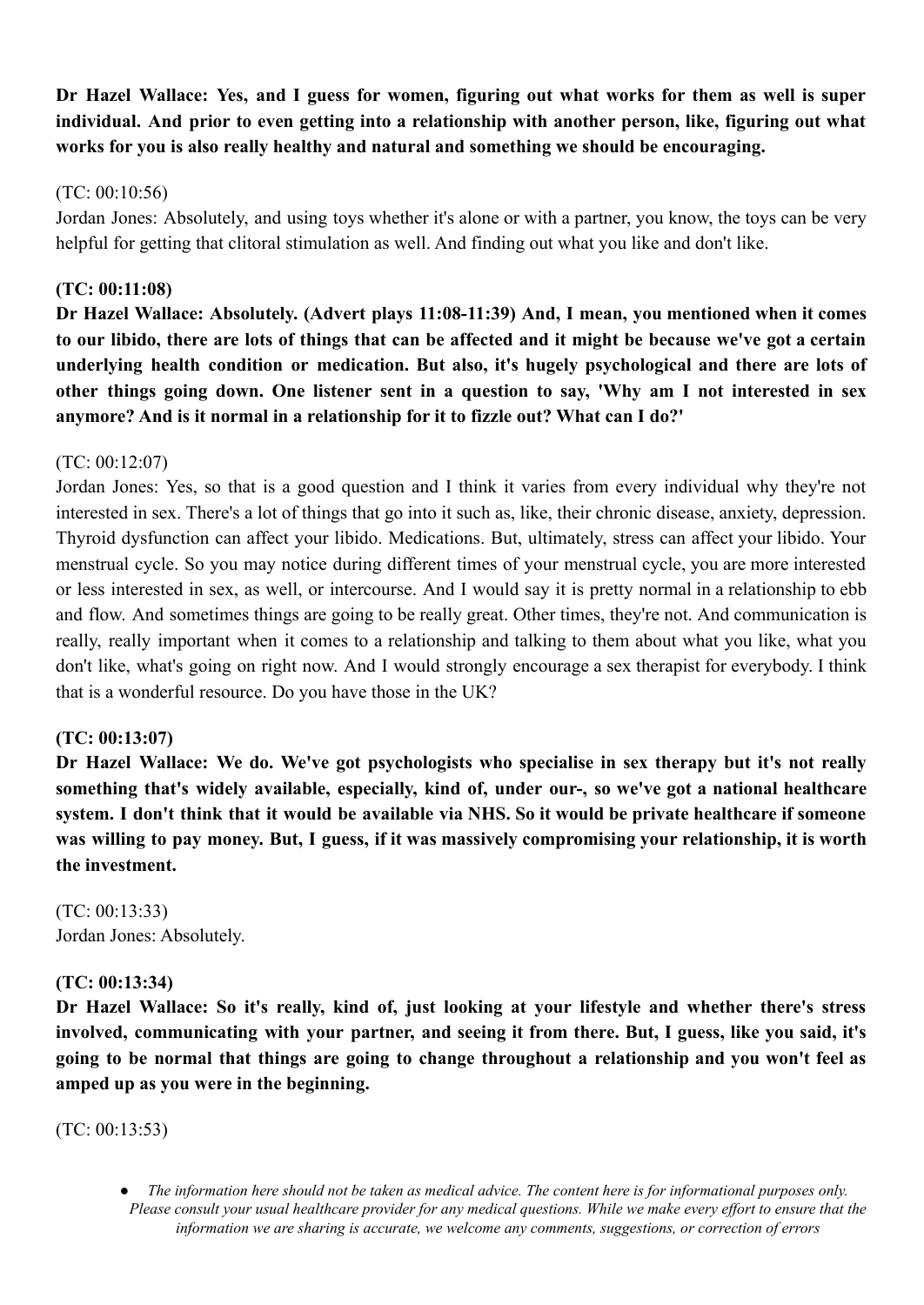Jordan Jones: Well that, and also, you know, through a life span, your sexual desires may change. So, typically, you have, we'll just use teenage boys as an example, but teenage boys are going to have a higher sex drive. A lot of times, for women, when they hit menopause, some their sex drive, decreases, some it increases. So, throughout your lifetime you're going to have a varying amount of desire based on what's going on in your life and your hormones, too.

# **(TC: 00:14:22)**

Dr Hazel Wallace: Yes, that's absolutely true. And then looking at, kind of, other problems that can go wrong. Some women experience pain during sex and not just during the first time but ongoing pain. Is this something that comes up in your practice quite a bit and can we discuss maybe some causes and **where women can find support for this?**

# (TC: 00:14:44)

Jordan Jones: Absolutely. So dyspareunia, or pain during intercourse, is something that happens a lot but I don't think we're talking about it as much as it happens. And there are a lot of different causes for dyspareunia. It could be muscle spasms so you're having, like, constant muscle spasms and you're unable to relax your pelvic floor muscles. That can cause pain during intercourse. Lack of estrogen so especially when you become menopausal, your estrogen decreases but that can thin the tissue of your vaginal canal and that can cause pain with intercourse. So those are, kind of, the two common ones I would say with dyspareunia. Some women who have endometriosis have pain with intercourse. But dyspareunia is something that's happening a lot that we're not talking about. And my recommendation for getting support with that is going to be a pelvic floor physical therapist. Do you have those?

# **(TC: 00:15:41) Dr Hazel Wallace: Yes.**

## (TC: 00:15:42)

Jordan Jones: Oh, awesome. So that's something that I recently learned about in the last couple of years. It's not something we're taught about in school but I'm finding that they treat a variety of different things, including dyspareunia, they can even help with, like, orgasms, too, like, if you're having difficulty achieving orgasms. That can be tied to your pelvic floor muscles as well. So, they are also a wonderful resource for dealing with that.

## **(TC: 00:16:10)**

**Dr Hazel Wallace: Yes, absolutely. And, I guess, thinking about some other causes, it's also important** to make sure that you're not having any other symptoms that can be related to, like, an STI or an STD **because, I guess, that could be a cause of pain as well.**

## (TC: 00:16:26)

Jordan Jones: That can be a cause of pain and, also, vaginal lubrication. So vaginal lubrication is extremely important. 80% of women prefer sex with a lubricant and if you are not lubricated or if it's a longer session or for whatever reason, everybody should be using a lubricant. But if you're not using a lubricant, sometimes that can cause friction and cause pain as well.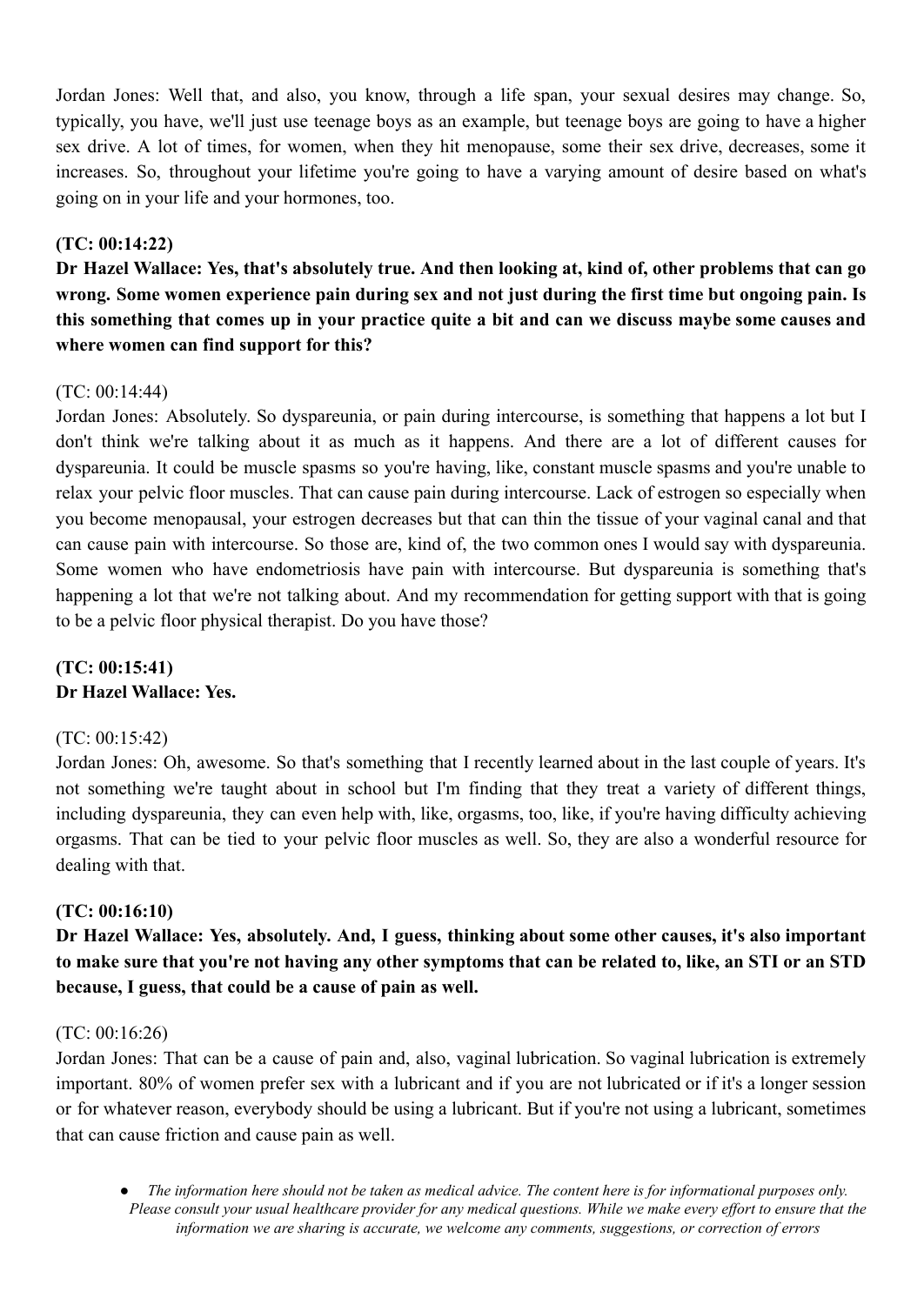# **(TC: 00:16:51)**

# **Dr Hazel Wallace: And is there any particular, kind of, do you recommend, like, water-based and non-perfumed lubricants that won't cause irritation?**

# (TC: 00:17:00)

Jordan Jones: I absolutely recommend a water-based, unscented, unflavoured lubricant because if you have something that's flavoured or scented, that can throw off your natural pH of your vaginal flora and cause other issues. So I definitely would go with unscented, generic, water-based.

# **(TC: 00:17:20)**

**Dr Hazel Wallace: Yes, absolutely. It's funny how they're almost harder to come by these days because there's so many, like, fancy, flavoured, multi-coloured ones on the market these days. But that brings** me onto our next question. You had a podcast titled 'WAP or Time for the Doc' which made me laugh. And I think when it comes to vaginal discharge, I think a lot of women know that a little bit is okay but I still find I'm getting questions like. 'Well, how much is too much, and how do I know if something's wrong?' And so when it comes to discharge, what are some of the signs when things aren't **quite right?**

## (TC: 00:18:00)

Jordan Jones: Yes, so vaginal discharge, I think it's important to pay attention to what is normal for you and it does change throughout your lifetime. But something to look for that would indicate that there's something off would be an odour. So if you have, like, a fishy odour, a new odour, if you have itching or if there's changes in, like, the consistency. So maybe it's cottage cheese-like, maybe the colour is yellow or green. Those are all indications that something could be off.

## **(TC: 00:18:33)**

Dr Hazel Wallace: Yes, and also when you're going to the toilet, if it's painful when you're having a **wee and you're having discharge as well, that's a good sign.**

## (TC: 00:18:41)

Jordan Jones: That is definitely a good sign to go and run to the doc real quick.

## **(TC: 00:18:45)**

**Dr Hazel Wallace: So we already actually covered a podcast on STI so if people want more** information, go back and listen to that. But one question that came up for this particular podcast was a lot of women was specifically genital herpes. And I think it would be really good to cover it off because there seems to be a lot of concern around it, a lot of stigma, a lot of confusion and I just thought maybe it would be nice if we covered off what causes it, can it be treated and how people can **continue having a healthy sex life with a diagnosis?**

## (TC: 00:19:21)

Jordan Jones: Yes, so genital herpes is fairly common. In the US, it's about one in six people have genital herpes. And what it is, it's a virus. So think of, like, chickenpox. Similar, chickenpox is also a virus. It's, kind of, the same idea. It's spread via skin-to-skin contact so this is where condoms don't always protect you from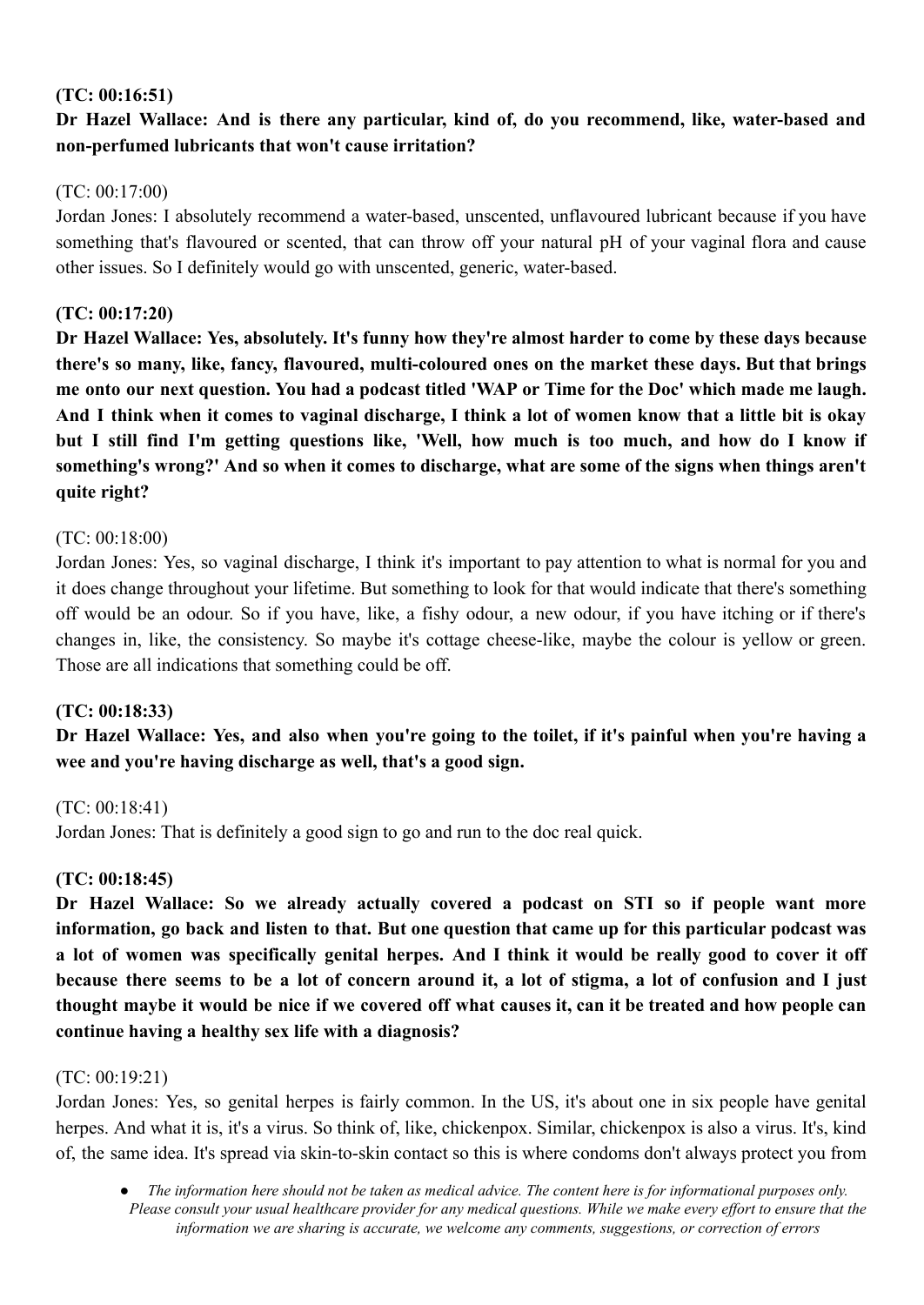everything because you will have some skin that comes in contact with skin that's not covered by a condom. And so it's a virus, it's spread via skin-to-skin contact. There are two different strands. You have HSV-1 which, most commonly, is the one that you see as oral herpes. (TC 00:20:00) A lot of people get that in childhood but you can also see that genitally as well. HSV-2 is more commonly known as the genital herpes. That can be transferred orally but there's not really any cases of that but it is possible. So as far as treatment goes, there is no permanent treatment but you can take medication to reduce your viral load. So a cyclovir or valacyclovir, I'm not sure if that's what it's called over there, 'Valtrex'.

# **(TC: 00:20:33) Dr Hazel Wallace: Yes, same names.**

#### $(TC: 00.20.35)$

Jordan Jones: Okay. So you can take antivirals to reduce your viral load to prevent spreading it but that also can help reduce your outbreaks. And, typically, the first time you have an outbreak, what you can expect is fevers, chills, kind of not feeling very good, and then you'll notice lesion. And this lesion a lot of times starts as little bumps that then open up and start oozing. And you're most contagious when it is oozing. You're less contagious when you have no active outbreaks. But it is always still possible to pass the virus and, ultimately, it's a skin disorder. That is the easiest way to explain it.

# **(TC: 00:21:19) Dr Hazel Wallace: Yes.**

#### (TC: 00:21:20)

Jordan Jones: So to prevent spreading it to a partner, I would say avoiding sex during outbreaks. So, kind of, learning what your symptoms are before having an outbreak. Because a lot of people have prodromal symptoms so they, kind of, feel maybe a tingly sensation. They know that they're about to have an outbreak. Some people, I've heard, feel like they have a UTI and it-, burning with urination prior to having an outbreak. So you've got to learn, kind of, what your symptoms are to avoid intercourse prior to an outbreak. You also want to use condoms. Condoms are going to help reduce the spread but, at the same time, there is still always a risk. And then using the antiviral medication which reduces that viral load can help reduce the risk of spreading it. But at the end of the day, you know, when you go to be intimate with somebody, I always recommend disclosure. Letting them know, like, 'Hey, I've got this skin disorder. Is that cool?'

#### **(TC: 00:22:20)**

**Dr Hazel Wallace: Yes. ( Advert plays 22:21-22:50) And I think that's tough for people. You know,** opening up about these things but the more we talk about it and the more we normalise it, like you said, one in six people. That's super common. And I imagine, like, a lot of people listening to this will have come into contact with it before and someone's just not, you know, mentioned it or whatever. So **definitely learn to have these conversations and not just about herpes but STIs in general.**

#### (TC: 00:23:49)

Jordan Jones: Right, and when it comes to herpes, a lot of people don't even know they have it. So some people will never have that initial outbreak. Some people will just carry the virus and never have an outbreak. If you have it, you could be carrying it and not even know it.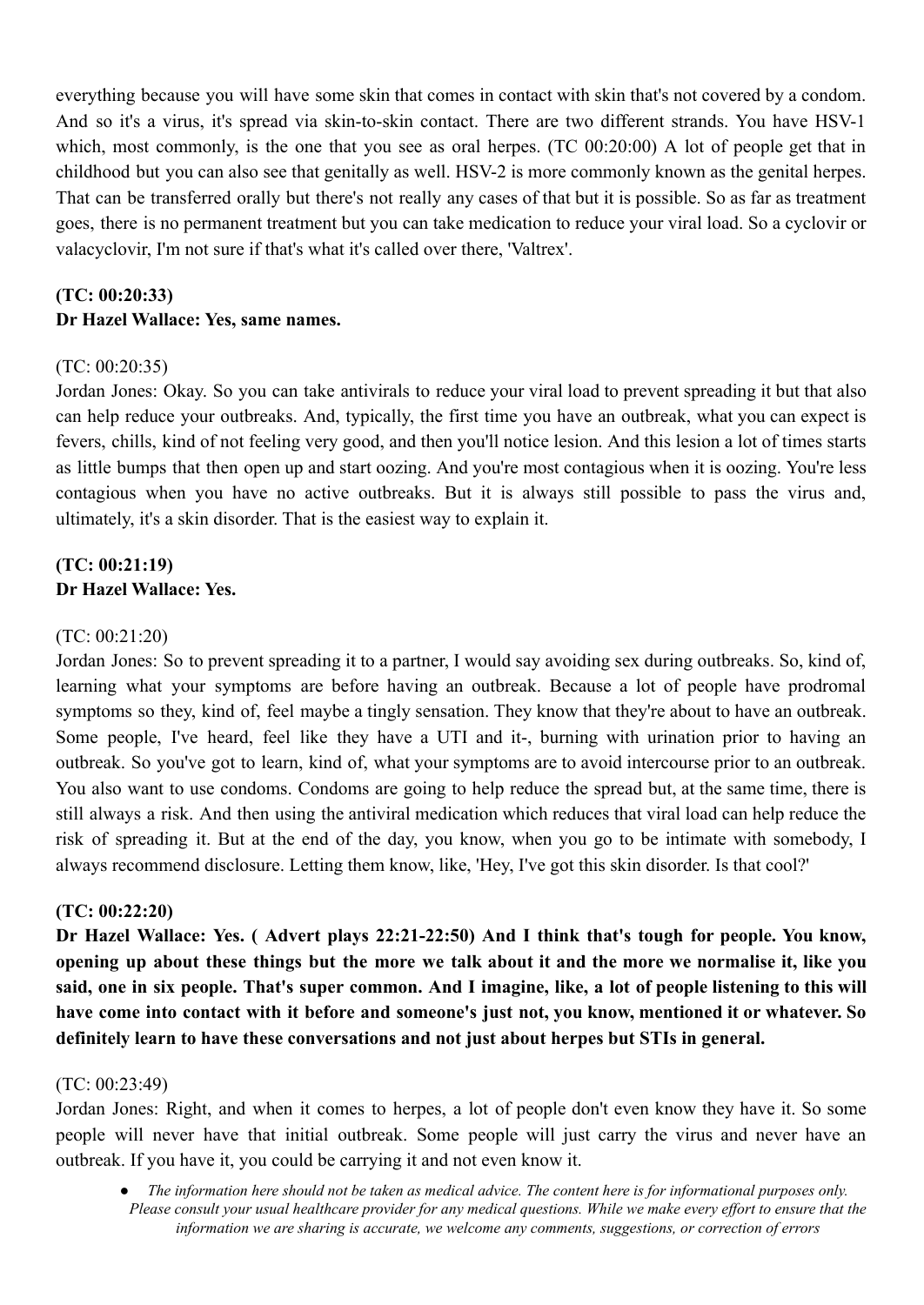# **(TC: 00:24:05)**

# Dr Hazel Wallace: And, I guess, if you are carrying it, for people who are where-, it's not like it's **going to cause any harm apart from if it does, you know, develop into blisters and that can be painful.**

# (TC: 00:24:18)

Jordan Jones: Exactly, yes. There's no long-term consequences. It's just this skin disorder that may pop up every now and then for you, maybe more often for you. It just, kind of, depends on how your body responds to it.

# **(TC: 00:24:30)**

# Dr Hazel Wallace: Yes, and, kind of, triggers for an outbreak are different for everyone, right? But it's **normally, like, periods of stress or illness or smoking.**

# (TC: 00:24:39)

Jordan Jones: Yes, stress, illness, inflammatory response. Even for some people, the friction from intercourse can increase their likelihood of having an outbreak, too.

# **(TC: 00:24:50)**

**Dr Hazel Wallace: That's interesting. Okay, and moving on from STIs, let's briefly chat about periods.** Again, this is something I love talking about and have talked about it extensively. But I know you've covered this topic before as well and I'd love to just cover off some plastic-free period options which is something I'm personally trialling out myself. A trial and error, definitely lots of errors. But, like, just **chatting up Mooncups and period pants and also biodegradable tampons.**

## (TC: 00:25:21)

Jordan Jones: Yes, so I also love to talk about this stuff and have recently decided to trial and error and a lot of error on this as well. But I didn't know this stuff existed until this year. I had no idea that these options were available and what a game-changer it could be for somebody, especially women who have really heavy periods where tampons don't always do enough. Like you got to change them all the time. So, Mooncups. I'm assuming that is similar to our menstrual cups?

## **(TC: 00:25:57)**

# Dr Hazel Wallace: Yes, same. But I think Mooncup is maybe a brand. But, yes, menstrual cups is the **universal term.**

## (TC: 00:26:03)

Jordan Jones: Okay, so menstrual cups are these plastic devices ultimately that you insert into your vaginal canal and they form a suction over your cervix. Your menstrual flow flows from your uterus through your cervix. And they can be in place for about twelve hours. They vary in size and shape so picking one can be, kind of, tricky because if you've never had a kid, you're going to want a different sized one than somebody who has had a kid. If you have weaker pelvic muscles, a shorter vaginal canal versus a longer vaginal canal, there are a lot of things that go into picking one. But what's nice is you can leave it in for twelve hours and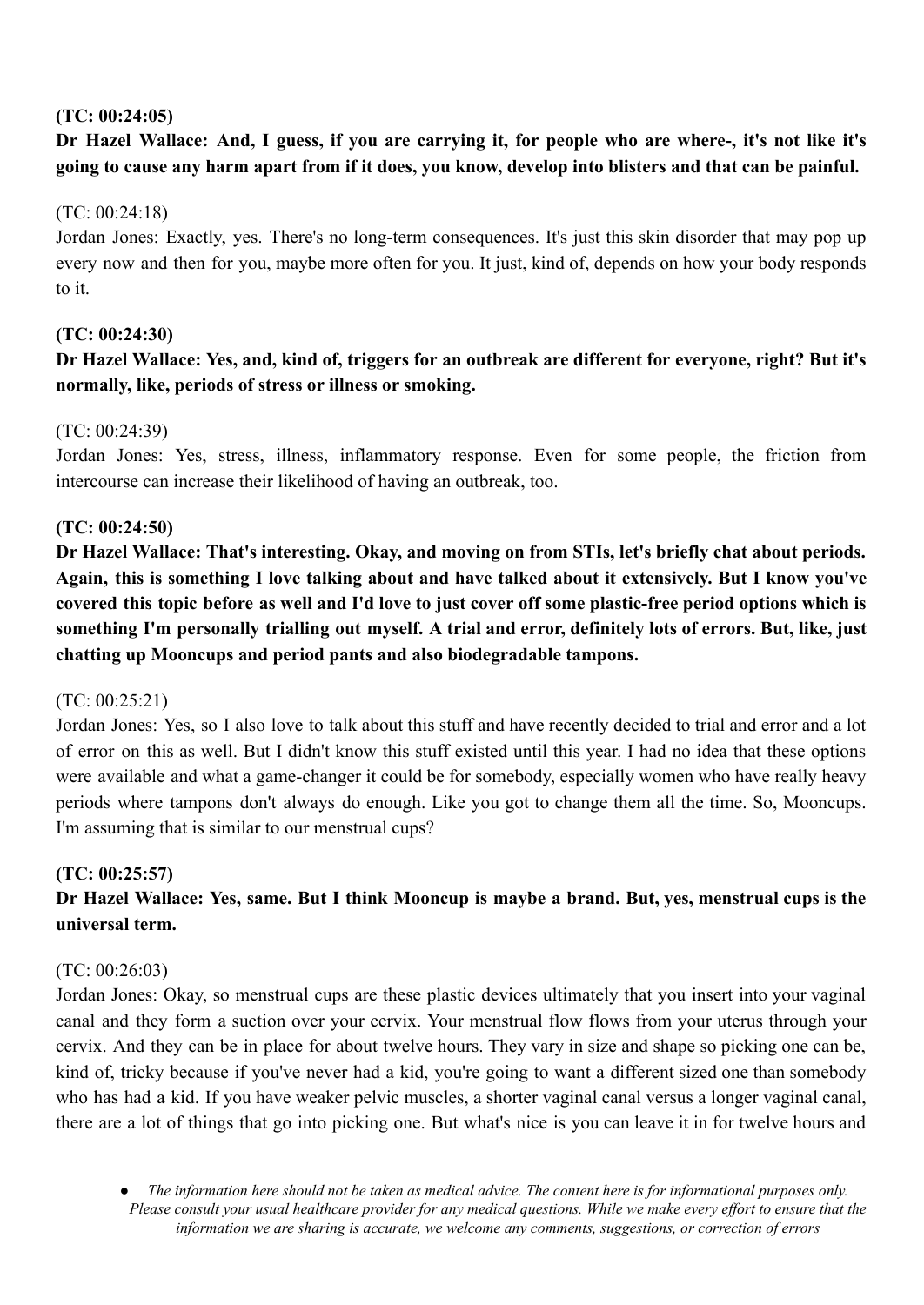then you can take it out. From what I've heard, take it out in the shower because it can be a little bit messy. Have you tried the Mooncups yet?

# **(TC: 00:26:54)**

Dr Hazel Wallace: Yes, I've tried one and, yes, it's recommended to take it out in the shower but, obviously, if you're out and about, you can just do it in a toilet cubicle. But then you have to wash it out in the sink so there are logistical things that I'm still figuring out. But, yes, generally, like, people **take it out in the shower.**

(TC: 00:27:12) Jordan Jones: Have you heard of Flex Disc?

# **(TC: 00:27:14) Dr Hazel Wallace: No.**

# $(TC: 00.27.16)$

Jordan Jones: What I found is they have this brand. I think the brand is Flex but Flex Discs, and they're just like the menstrual cups except they're disposable. And the material is more of a soft-, it, kind of, feels like a condom, this, like, soft material. It's not hard like the Mooncups or the menstrual cups. And you insert it the same way, you insert it into your vaginal canal. It's a little bit bigger, probably like a two-inch circumference. So what is that? A six-centimetre circumference? And you insert it into your vaginal canal and it collects your menstrual flow and then when you go to take it out, it can be a little bit messy but you can just throw it out. You don't have to worry about rinsing it or anything like that. So that's really great if you maybe travel or are always busy, you don't have to worry about rinsing it.

## **(TC: 00:28:08)**

Dr Hazel Wallace: Yes, but I guess then-, I assume that it's made of material that's not biodegradable, **is it?**

(TC: 00:28:14) Jordan Jones: I believe they are. The brand-,

# **(TC: 00:28:18) Dr Hazel Wallace: Oh, really?**

(TC: 00:28:19) Jordan Jones: I want to say it is biodegradable but that may not be true.

# **(TC: 00:28:22) Dr Hazel Wallace: Okay. So you haven't tried them yourselves, personally?**

(TC: 00:28:26) Jordan Jones: I tried the discs, yes.

## **(TC: 00:28:28)**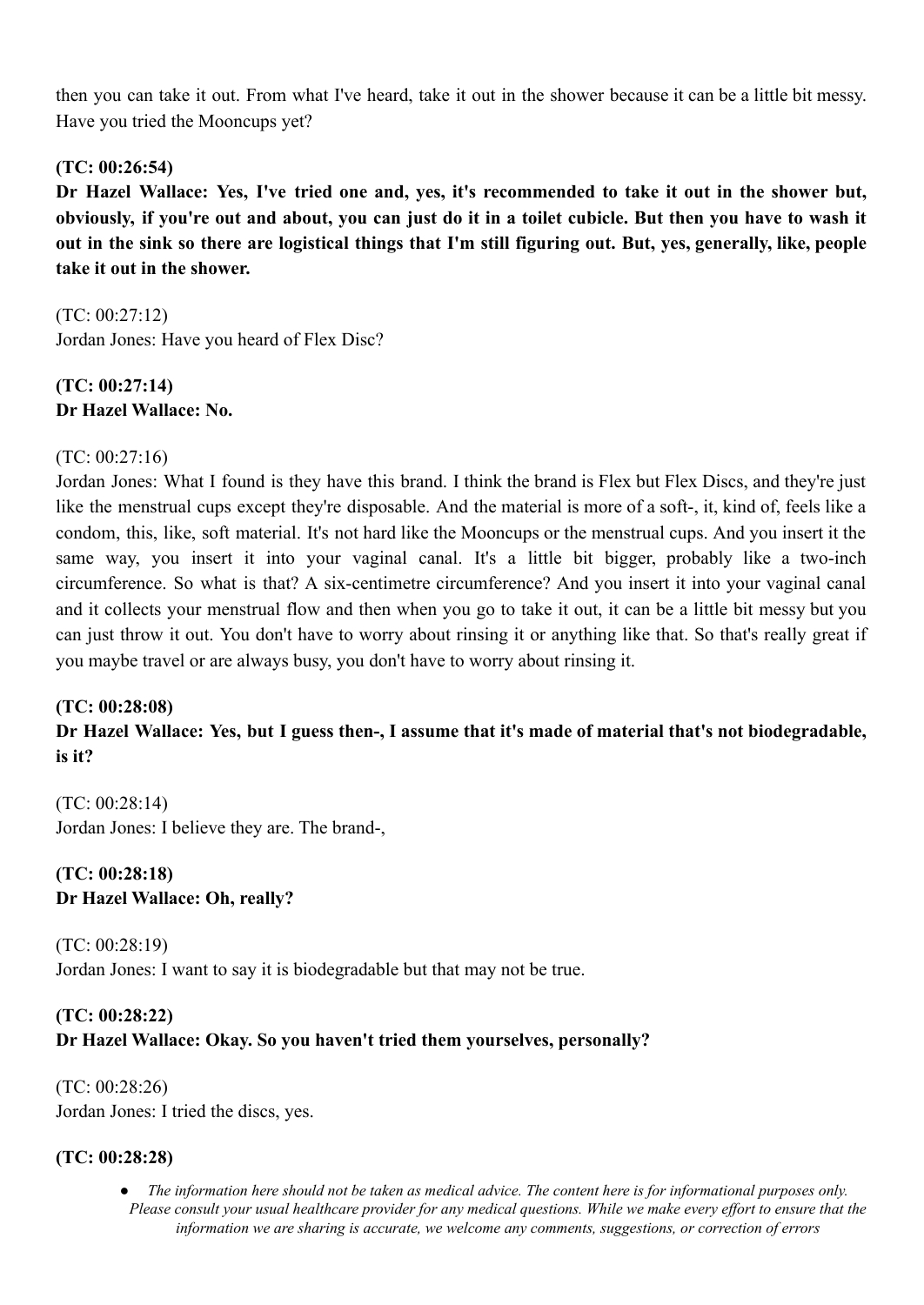Dr Hazel Wallace: Yes, okay, Cool. And then the next, kind of, things, Period pants, which I was, kind of, like-, when I initially came across them, not really sure how I felt about this, and now I am converted more so towards the end of my period where I've got, like, you know, when you go into bed **and maybe you're, kind of like on your last few days, I think they're amazing.**

# (TC: 00:28:50)

Jordan Jones: Yes, I got those when I did my podcast episode. I'm like, 'Okay, I've got to try these for myself because I can't really talk about it and not have tried anything.' So I grabbed them and I definitely find that they're great for bedtime so that you don't have to wear, you know, a tampon or something else to bed. And they're really nice because you put them on, they're super absorbent, depending on the kind that you get, they can hold up to, like, four or more super tampon worth of blood flow. So it's a really great backup method, too, if you have really heavy periods. You can use your menstrual cup, your tampon, but then also wear your period panties to help give you some more protection and a little bit more comfort. But after you use them, you just, kind of, rinse them out and then you throw them in your washing machine and you can wear them again. Let them air dry and they're good to go.

# **(TC: 00:29:40)**

**Dr Hazel Wallace: Yes, I'm honestly converted. And then I guess the third other period-free option is the biodegradable tampons which, kind of, speak for themselves. It's just a tampon except they're a bit more environmentally-friendly and that's, kind of, what I'm using at the moment. And they come with these reusable applicators (TC 00:30:00) that, personally, I feel like are more comfortable to use** than the plastic disposable ones that you get normally. I don't know if you've had any experience with **these.**

## (TC: 00:30:10)

Jordan Jones: I haven't tried those yet. I've tried organic tampons but I haven't tried biodegradable tampons just yet.

# **(TC: 00:30:18)**

# Dr Hazel Wallace: Yes, I mean, I haven't noticed any difference in terms of comfort or how much they **hold. Like, honestly, like I'm converted.**

# (TC: 00:30:26) Jordan Jones: Are your biodegradable ones, are they organic in like scent-free and unbleached cotton?

## **(TC: 00:30:32)**

Dr Hazel Wallace: Yes. I use a brand called 'Dame'. I'm not paid to say this but, yes. I don't know if they're available where you're from, but 'Dame' like D, A, M, E, they're great. I know there's a couple of others on the market over here. And, actually, I feel like they've, kind of, come out of the wellness **industry, sort of, from a first and foremost organic point of view and now they're biodegradable. And** some of them are CBD infused which I haven't gone near because I don't know how I feel about CBD on my tampons yet. I don't know if we've got any evidence to say that inter-vaginal CBD is going to do **very much either.**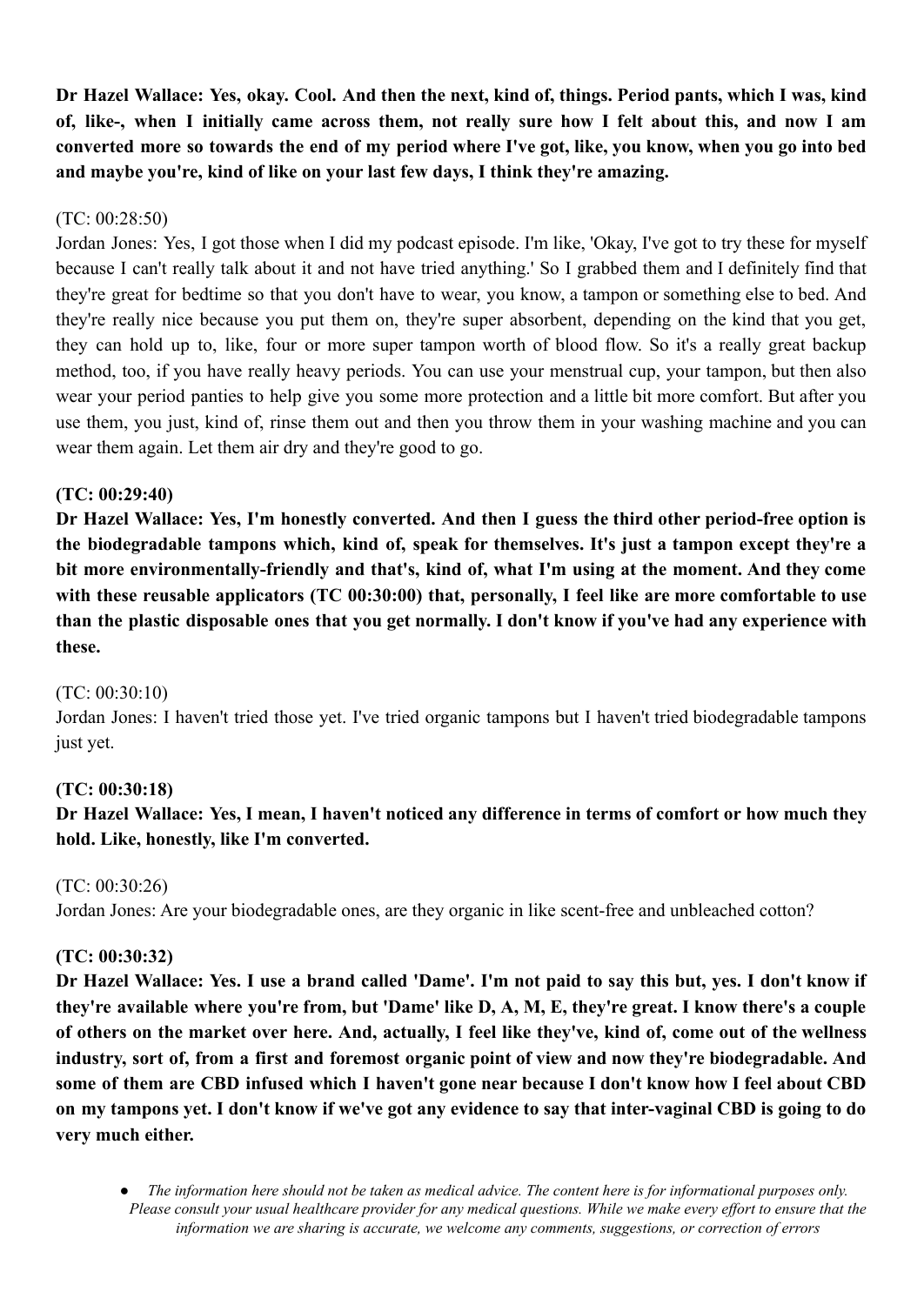## (TC: 00:31:15)

Jordan Jones: Yes, one thing I noticed with the organic tampons is that there's a decrease in odour. Same with, like, the menstrual cups in the disc. You have less odour because it's when the blood touches the air that it creates an odour. So it can help limit that as well. I also noticed with the menstrual cups decreased cramping.

# **(TC: 00:31:37)**

# **Dr Hazel Wallace: Oh, that's really interesting.**

## (TC: 00:31:39)

Jordan Jones: Yes, they're known for doing that. I'm not really exactly sure why that's the case but they are known for that.

# **(TC: 00:31:45)**

Dr Hazel Wallace: Yes, I guess it's worth saving with the cups, you have to be really comfortable with going down there and, kind of, putting your fingers inside of you because I think after speaking to some women, when I explained how you insert it and how you remove it, they, kind of, got a little bit queasy. So, I mean, over time, I'm sure people will get really used to it and I know some women **absolutely love it. But you do have to be comfortable putting things up inside you.**

## (TC: 00:32:13)

Jordan Jones: Yes, there's definitely a learning curve and it's a lot, your first couple of times. The birth control option that I used to use was a NuvaRing so I'm used to that same mechanism. So, for me, it wasn't that bad. But I can definitely see if you're not used to inserting things in your vagina, taking things out, it's going to look very different. It's unique.

## **(TC: 00:32:34)**

Dr Hazel Wallace: Yes, absolutely. And also, I do know some people or, of a person, who forgot it was **up there and didn't remember until a couple of weeks later which they were wondering why there was really bad discharge. So remind yourself, they can be comfortable so remember to take it out.**

(TC: 00:32:54) Jordan Jones: Yes.

# **(TC: 00:32:55)**

**Dr Hazel Wallace: Okay, well, finally, what's the biggest takeaway from this episode or in general that you really want all women to know?**

## (TC: 00:33:02)

Jordan Jones: I think the biggest thing for women to know is that we are all unique. Our anatomy is all unique. That your inner and outer labia may not be symmetrical, they may be different colours. They are different from everybody else's and embrace that. I encourage everyone to go grab a mirror and take a look at their anatomy. Can you identify all of your genitalia? Do you know what normal is for you? And also, on